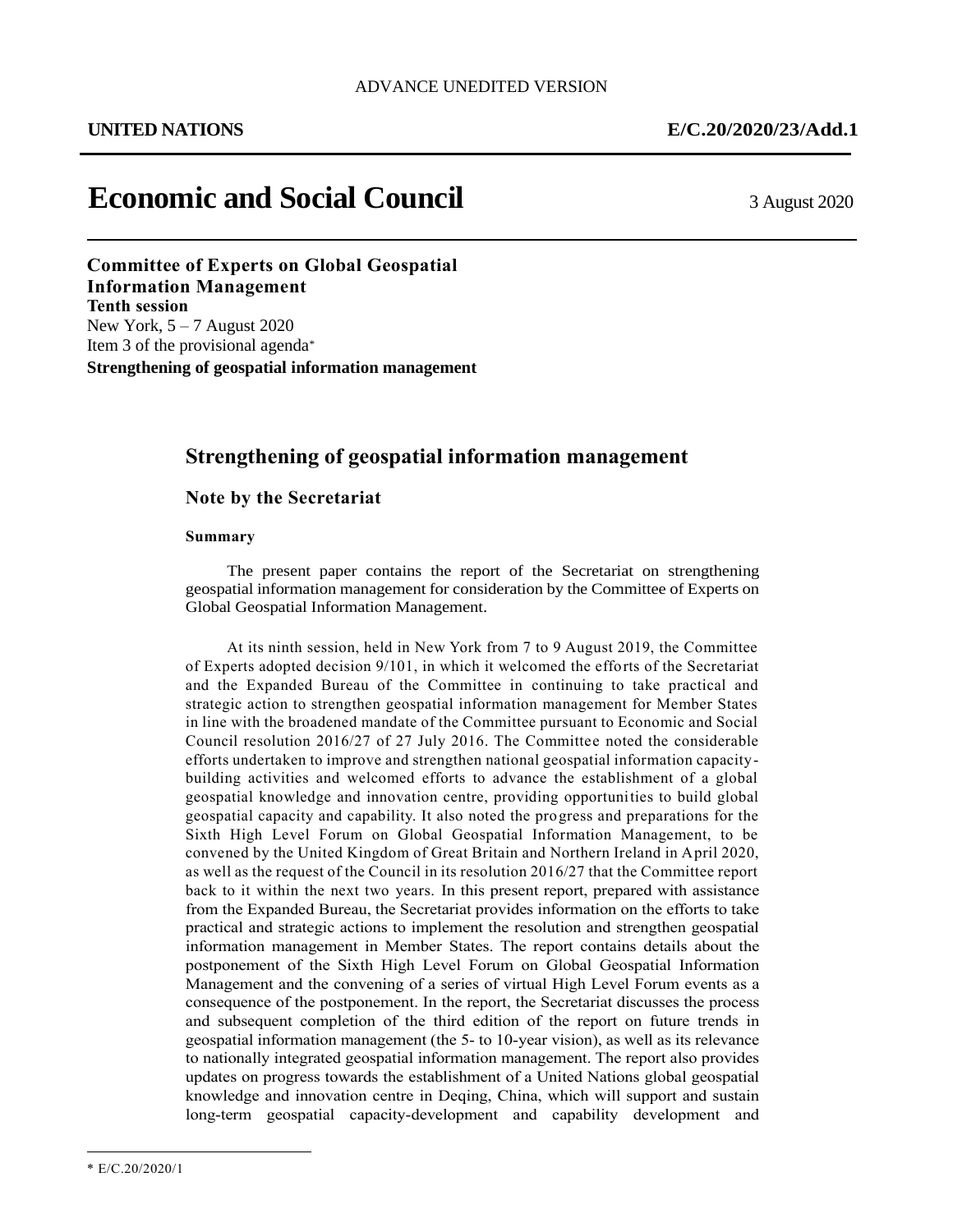strengthen integrated geospatial information management regionally and globally. In the report, efforts to begin the process of reporting back to the Economic and Social Council on its resolution 2016/27 are set out. In the report, the Secretariat elaborates on its efforts, and those of the Bureau, the regional committees of the Committee of Experts, and United Nations regional commissions, to raise awareness, share knowledge and exchange practices and experiences to support Member States in their efforts to effectively respond to the coronavirus disease (COVID-19) pandemic through their geospatial capacities, products and services.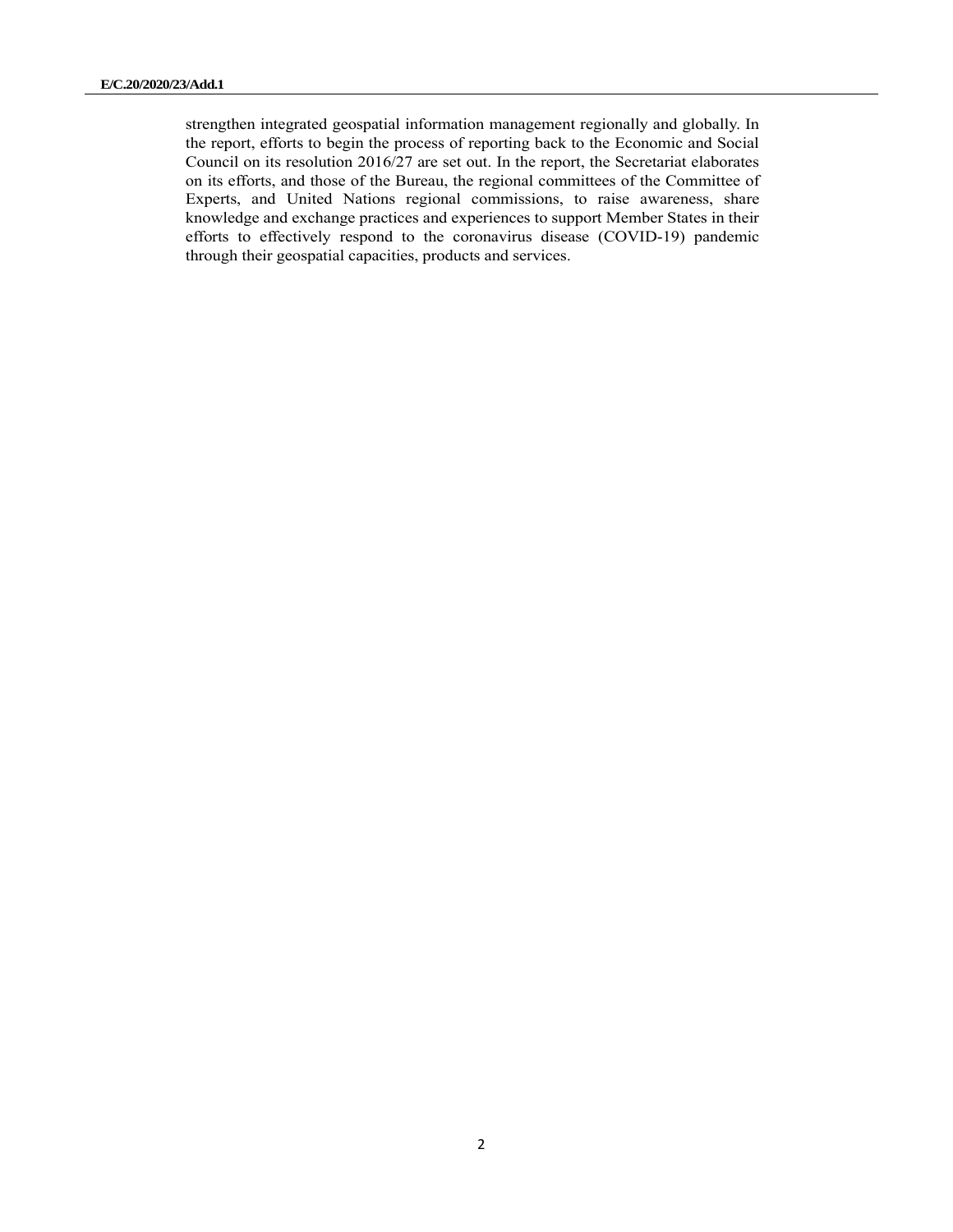# **I. Introduction**

1. In July 2016 and following a comprehensive review of the Committee of Experts1, the United Nations Economic and Social Council (ECOSOC) adopted resolution 2016/27 entitled 'Strengthening institutional arrangements on geospatial information management' 2. This resolution acknowledges the considerable achievements of the Committee over its first five years, including its contribution to the strengthening of geospatial information management capacities and utilization, especially in developing countries. Recognizing that the Committee of Experts was well placed to continue to contribute to the work of the United Nations, ECOSOC further decided to broaden and strengthen the mandate of the Committee as the relevant body on geospatial information consisting of government experts.

2. Noting the increasing role and relevance of the Committee of Experts and its acknowledged efforts in streamlining the subsidiary bodies of the Council on geospatial information management, ECOSOC has requested that the Committee report back within five years on the implementation of resolution 2016/27, and to examine the strengthening of the institutional arrangements of the Committee. This agenda item, and present report, continues to capture and discuss key elements of the Committee's work on strengthening geospatial information management in preparation for reporting back to ECOSOC in 2021, which will occur in liaison with the Secretariat and the Expanded Bureau in the coming intersessional period.

3. At its ninth session, held in New York from 7 to 9 August 2019, the Committee of Experts adopted decision 9/101, in which it welcomed the efforts of the Secretariat and the Expanded Bureau of the Committee in continuing to take practical and strategic action to strengthen geospatial information management for Member States in line with the broadened mandate of the Committee of Experts. The Committee also acknowledged the need to consider various means and strategies to further mobilize extra-budgetary resources for the operations of the Committee, to support and sustain long-term geospatial capacity and capability development, and to strengthen communication and integration between the regions.

4. The present report informs the Committee of Experts of efforts by the Expanded Bureau and Secretariat to take practical and strategic actions to implement resolution 2016/27 and strengthen geospatial information management in Member States. In addition, the report provides details: the postponement, and then virtual convening of the Sixth High Level Forum on Global Geospatial Information Management; the completion of the third edition of the report on future trends in geospatial information management (the 5- to 10-year vision); updates towards the establishment of a United Nations global geospatial knowledge and innovation centre in Deqing, China; the process seeking expressions of interest for countries to convene the second United Nations World Geospatial Information Congress (UNWGIC); the geospatial response to the COVID-19 pandemic; and strengthening the interlinkages among the global geospatial information community. The Committee of Experts is invited to take note of the report and to express its views on the way forward for strengthening geospatial information management. Points for discussion and decision are provided in paragraph 51.

<sup>1</sup> Programme review of the work of the Committee of Experts on Global Geospatial Information Management, E/2016/47.<https://undocs.org/E/2016/47>

<sup>2</sup> Strengthening institutional arrangements on geospatial information management, E/RES/2016/27. <https://undocs.org/E/RES/2016/27>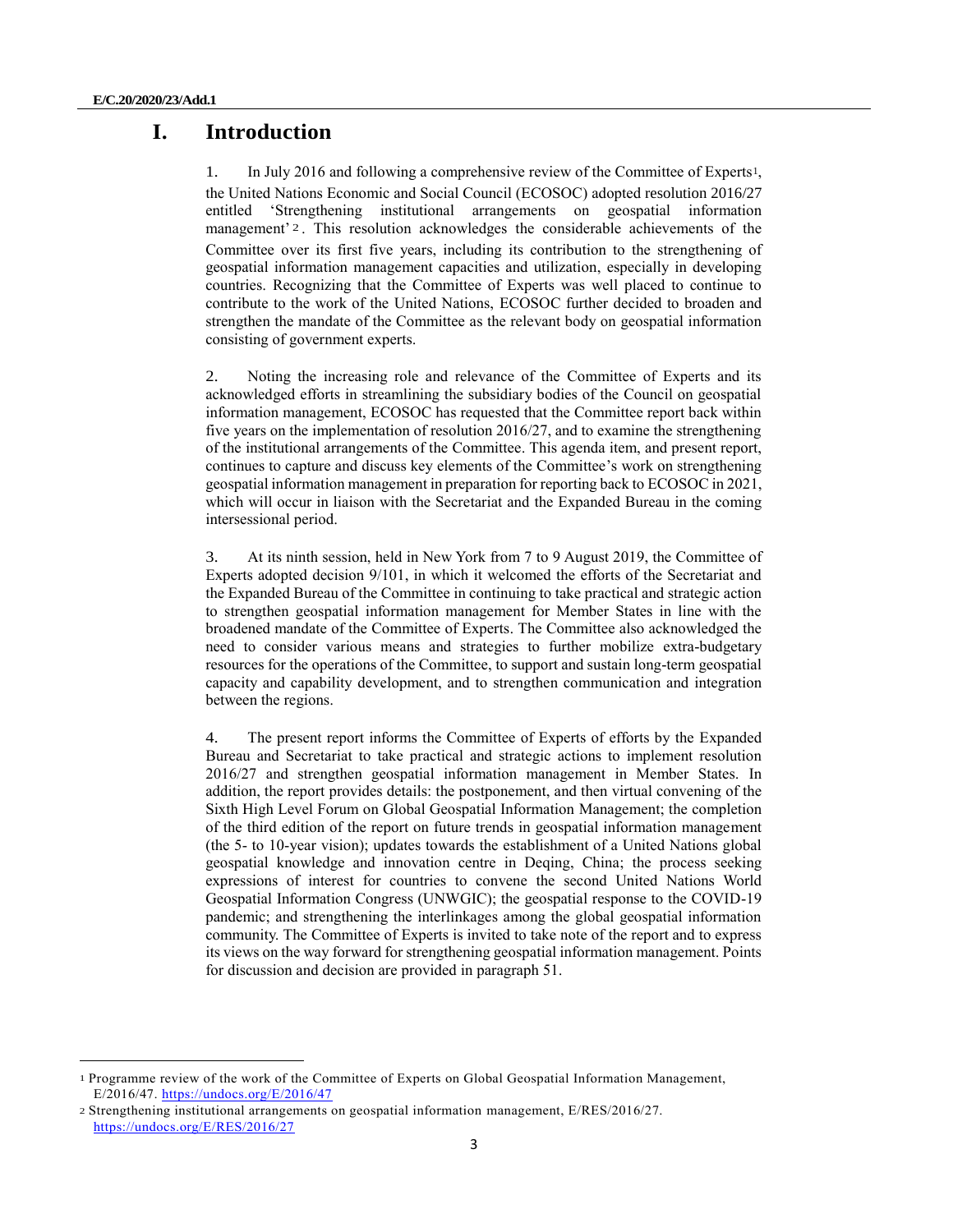# **II. Strengthening the global coordination and coherence of geospatial information management**

### **Funding and Contributions**

5. In adopting resolution 2016/27, ECOSOC stressed the need to strengthen the coordination and coherence of global geospatial information management in capacitybuilding, norm-setting, data collection, data dissemination and data sharing, among others, through appropriate coordination mechanisms. This includes strengthening capacitybuilding in the area of geospatial information and relevant statistical integration, especially in developing countries. The Council has further recognized that sustainable funding and support, particularly for the operations of the Committee that focus on the SDGs, is needed to strengthen and ensure the continued progress and effectiveness of the Committee.

6. ECOSOC has encouraged Member States to provide voluntary contributions, and otherwise requested the Secretary-General to try to mobilize extra budgetary resources, including through the means of trust funds and other sources as appropriate to support the activities of the Committee. It is specifically intended that such additional resources extend to covering the cost of participation in the annual Committee sessions by developing countries, and to ensure full and effective participation of countries in special situations.

7. The previous report to the Committee in August 20193 detailed the extent of funding and contributions, all as extra budgetary resources, to support the activities of the Committee of Experts. Specifically, these included: the second China Trust Fund for a further five years, from 2018-2022, to continue to improve and strengthen national geospatial information management, systems and capacities in China and other developing countries; the  $11<sup>th</sup>$  tranche of the Development Account, a capacity development programme of the United Nations Secretariat, from 2018-2021, aimed at enhancing the capacities of developing countries towards implementing the 2030 Agenda through the implementation of the Integrated Geospatial Information Framework (IGIF); and the 2030 Agenda for Sustainable Development Sub-fund of the United Nations Trust Fund for Peace and Development, a limited (November 2018-November 2019) extra budgetary resource which enabled crucial capacity-development consultations and workshops in the development of the Implementation Guide of the IGIF. No further extra budgetary resources have been realized during the intersessional period, while the UN Trust Fund for Peace and Development has now reached its conclusion.

8. The project implemented under the UN Trust Fund for Peace and Development contributed to the development of guides, norms and approaches to assist Member States in strengthening nationally integrated geospatial information management for the implementation of the 2030 Agenda. The project activities successfully:

- a) Contributed to the development of the Implementation Guide of the United Nations Integrated Geospatial Information Framework (IGIF);
- b) Raised awareness and understanding, through engagement and consultation, with 56 Member States on the IGIF and the development of its Implementation Guide;
- c) Shared knowledge and experiences, and worked though the guidance and conceptual implementation approach with 35 Member States to operationalize the IGIF;
- d) Assisted and supported national efforts to understand, raise awareness and

<sup>3</sup> E/C.20/2020/4/Add.1: [http://ggim.un.org/meetings/GGIM-committee/9th-Session/documents/E-C.20-2020-4-](http://ggim.un.org/meetings/GGIM-committee/9th-Session/documents/E-C.20-2020-4-Add_1_Strengthening_Geospatial_Information_Report_31July2019.pdf) [Add\\_1\\_Strengthening\\_Geospatial\\_Information\\_Report\\_31July2019.pdf](http://ggim.un.org/meetings/GGIM-committee/9th-Session/documents/E-C.20-2020-4-Add_1_Strengthening_Geospatial_Information_Report_31July2019.pdf)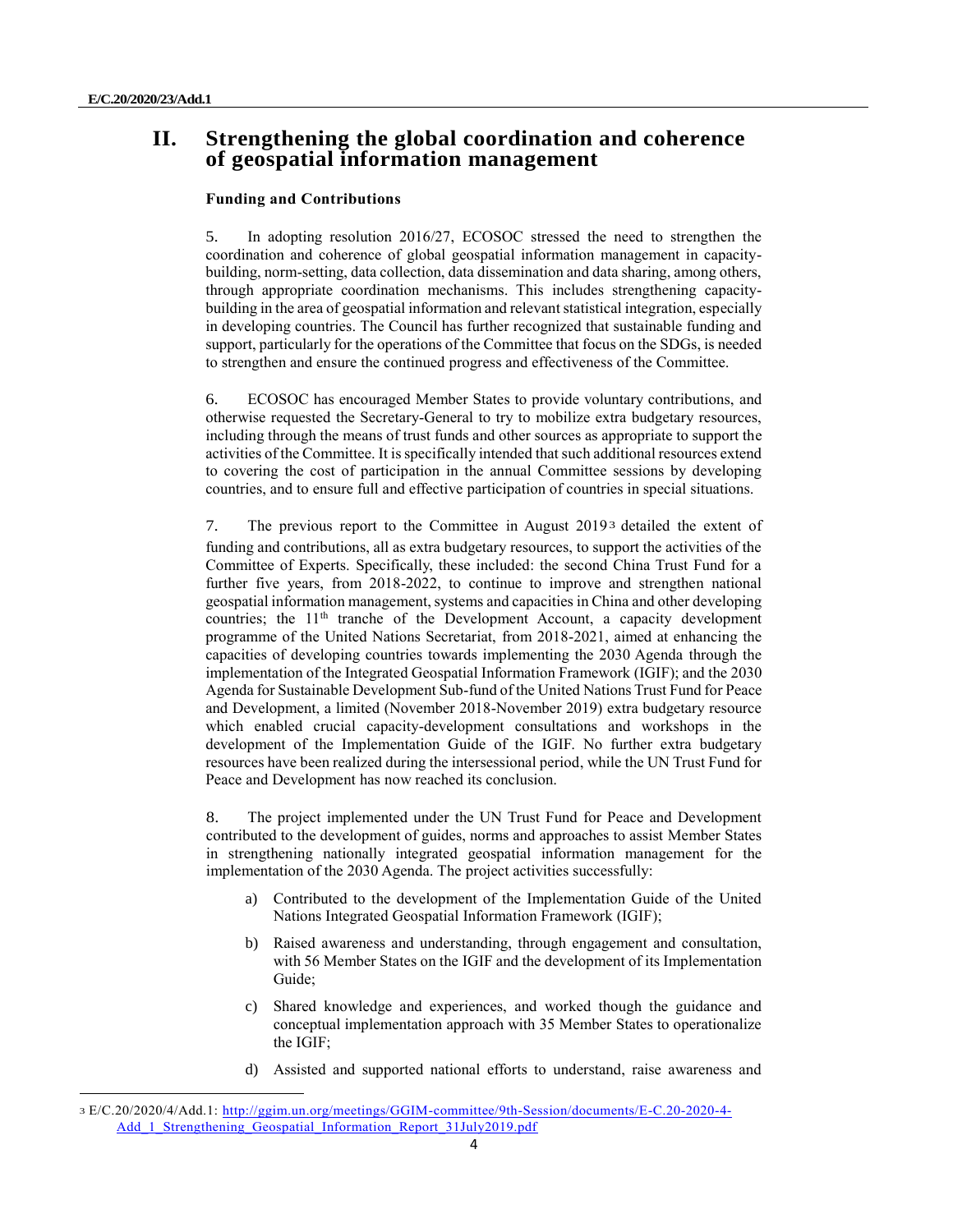operationalize the IGIF in 4 Member States; and

e) Facilitated the engagement and consultation with 76 separate Member States from all geographic regions that brought together in excess of 250 participants on the development and operationalization of the IGIF.

9. The COVID-19 pandemic curtailed travels and postponed a series of planned regional, sub-regional and country-level capacity development activities and events under the  $11<sup>th</sup>$  tranche of the Development Account Project. To continue the support to the six target countries, the available resources were allowed to be re-purposed to remotely deliver the needed guidance and support so as to allow each country to undertake and complete the assessment and analysis of their national circumstances, and to begin their design and development of their IGIF country-level Action Plans.

### **Regional and Thematic Architecture**

10. The benefits of establishing a global regional architecture that includes the five geographic regions of the world and a number of related thematic global networks, which are strongly linked to the mandates of the Committee of Experts, are now being realized. Each of the five Regional Committees of UN-GGIM are now reaching a level of maturity, with dedicated secretariat support, working groups and annual plenary meetings, that have enabled them to develop their own regional identities, objectives, and work programs that are able to be transferred down to the national level, whilst also implementing the global objectives of UN-GGIM in strengthening geospatial information management. Importantly, there is also now a very strong connection and collaborative approach between the Regional Committees of UN-GGIM and their respective United Nations Regional Commissions – thus providing a more focused and unified approach to supporting Member States in their geospatial journey. It has had the further benefit of substantially increased involvement of Member States, regionally and globally in the work of the Committee of Experts.

11. The momentum of this Regional Committee coordination and collaboration has commensurately flowed into the Thematic Networks of UN-GGIM, whom have actively supported and contributed to the many meetings and activities of UN-GGIM and the Regional Committees, all of which are now virtual. By way of example, and as reported under a separate dedicated agenda item, the many regional and sub-regional consultations and expert workshops with Member States on the development of the Implementation Guide of the IGIF have all been convened in close coordination with each of the Regional Committees of UN-GGIM and United Nations Regional Commissions. Members of the Thematic Networks have also contributed significantly.

12. Additionally, during these unprecedented times of COVID-19 pandemic, the regional architecture has been leveraged by the global geospatial information management community as a key communication and implementation mechanism towards achieving the Committee's goals of promoting the global use and delivery of geospatial information and solutions for evidence-based decision making. While specific examples are provided under a number of separate agenda items before the Committee for this tenth session, Section VIII of this present report will discuss these aspects further.

## **III. UN-GGIM Expanded Bureau Meeting**

13. The UN-GGIM Expanded Bureau was scheduled to convene its seventh meeting on 19 April 2020 in Windsor, the United Kingdom, on the margins of the Sixth High Level Forum on UN-GGIM. As described in Section IV of this present report, and due to the constraints on travel caused by the onset of the COVID-19 pandemic, the Sixth High Level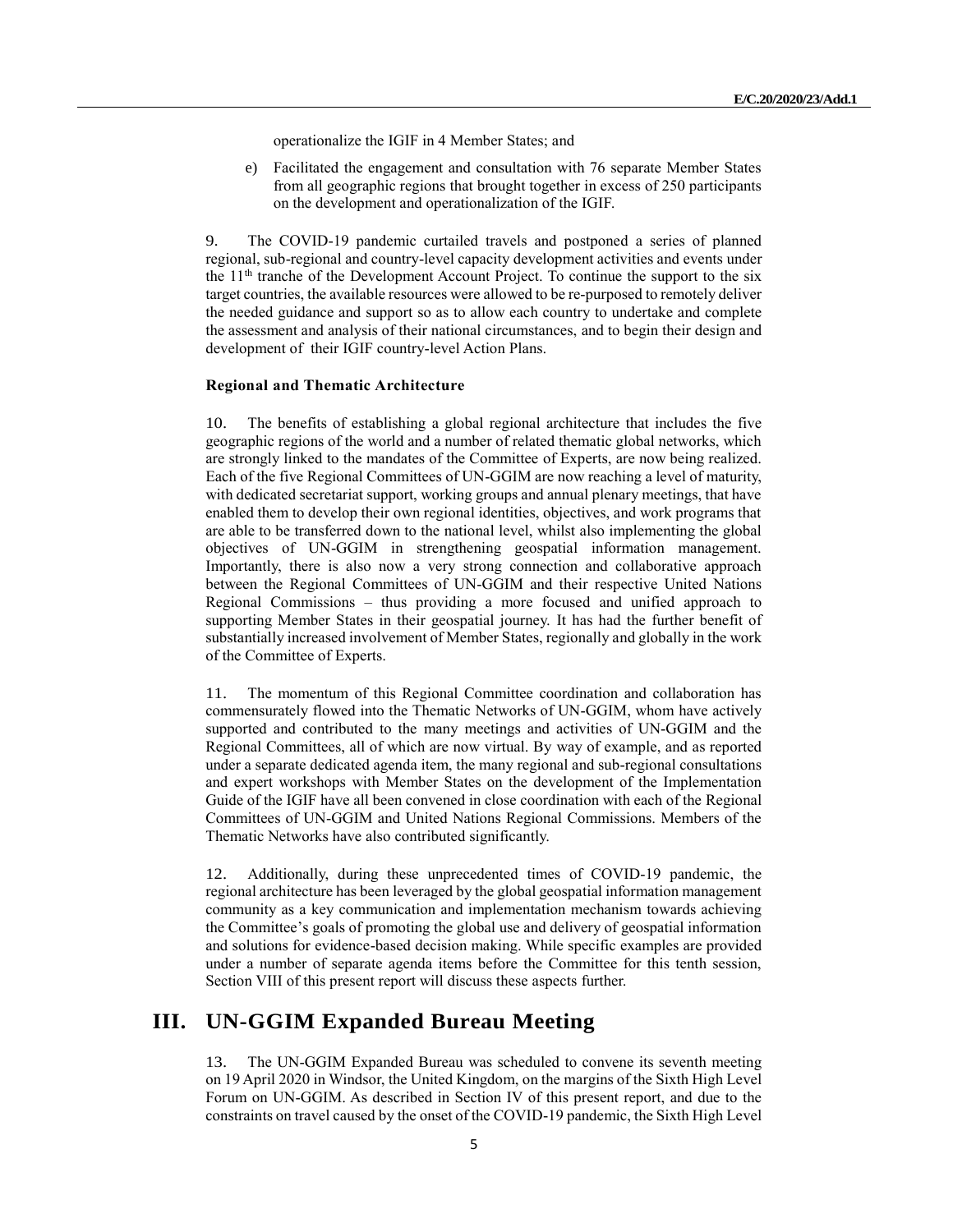Forum was convened virtually in a scaled down format at the end of May and early June 2020. Therefore, the planned seventh meeting of the Expanded Bureau was also convened virtually, on 14 May 2020.

14. The seventh meeting was timely, as it provided the opportunity for the Secretariat to consult with the Expanded Bureau on the preparations and modalities for this present tenth session of the Committee of Experts, including the options for, and implications of, convening a scaled down virtual meeting, and approval of the provisional agenda. The meeting also provided the opportunity to review the progress of ongoing work, including the numerous global consultations underway, and the work of the Committee's Subcommittee, expert and working groups. A process and timeline for seeking expressions of interest for hosting the Second United Nations World Geospatial Information Congress was also agreed upon. The full report of the Expanded Bureau meeting is available on the Bureau web page. 4

15. In addition, in the lead up to this tenth session of the Committee of Experts, the Bureau met separately on two occasions, virtually, on 7 May and 29 July 2020, to consider feasible modalities and the related preparation for the present session. The Bureau also met virtually with co-Chairs of the Committee's Subcommittee, Expert and Working Groups of UN-GGIM on 27 May 2020 as part of the preparation for the present session.

# **IV. Sixth High Level Forum on UN-GGIM**

16. At its ninth session, held in New York from 7 to 9 August 2019, the Committee of Experts adopted decision 9/101, in which it noted the progress and preparations for the Sixth High-level Forum on Global Geospatial Information Management, with the overarching theme "Changing the World – Geospatially", to be hosted by the Ordnance Survey of Great Britain on behalf of the United Kingdom of Great Britain and Northern Ireland, from 20-22 April 2020. Given the context of the rapidly evolving COVID-19 pandemic, and after much consultation with the host, it was decided to convene a series of Virtual High Level Forum events, and with a scaled down format comprising three sessions of just over three hours each on 26 May, 2 June and 9 June 2020. The aim of the Virtual Forum was to consider the evolving geospatial landscape, and launch the Implementation Guide of the IGIF and the Future Trends in Geospatial Information Management Report.

17. The first event on 26 May addressed the geospatial landscape, and included strategic overviews of the IGIF and the Future Trends in Geospatial Information Management: Five to Ten-year Vision. A week later, the second event detailed the Implementation Guide of the IGIF, with its nine strategic pathways for articulating and demonstrating national leadership in geospatial information, and with country-level action plans. The third event, yet another week later, detailed the third edition of the Future Trends in Geospatial Information Management, providing expert views and strategic insight on the mid to long term-developments and emerging trend in geospatial information, including the role of government.

18. The Virtual High Level Forum events were an overwhelming success. Through convening the Forum virtually, the three events were streamed to a global audience, with a total of 887 unique participants from 100 Member States from each of the five geographic regions of the world. Key documentation, including presentations and event recordings are now available on the Virtual High Level Forum web page.5 As those from the global UN-GGIM community whom participated will be able to attest to, the quality

<sup>4</sup> [http://ggim.un.org/meetings/Bureau\\_Meetings/Report-Expanded-Bureau%20Meeting-11Jun2020.pdf](http://ggim.un.org/meetings/Bureau_Meetings/Report-Expanded-Bureau%20Meeting-11Jun2020.pdf)

<sup>5</sup> Website of the Virtual Sixth High Level Forum: [http://ggim.un.org/meetings/2020/Virtual\\_HLF](http://ggim.un.org/meetings/2020/Virtual_HLF)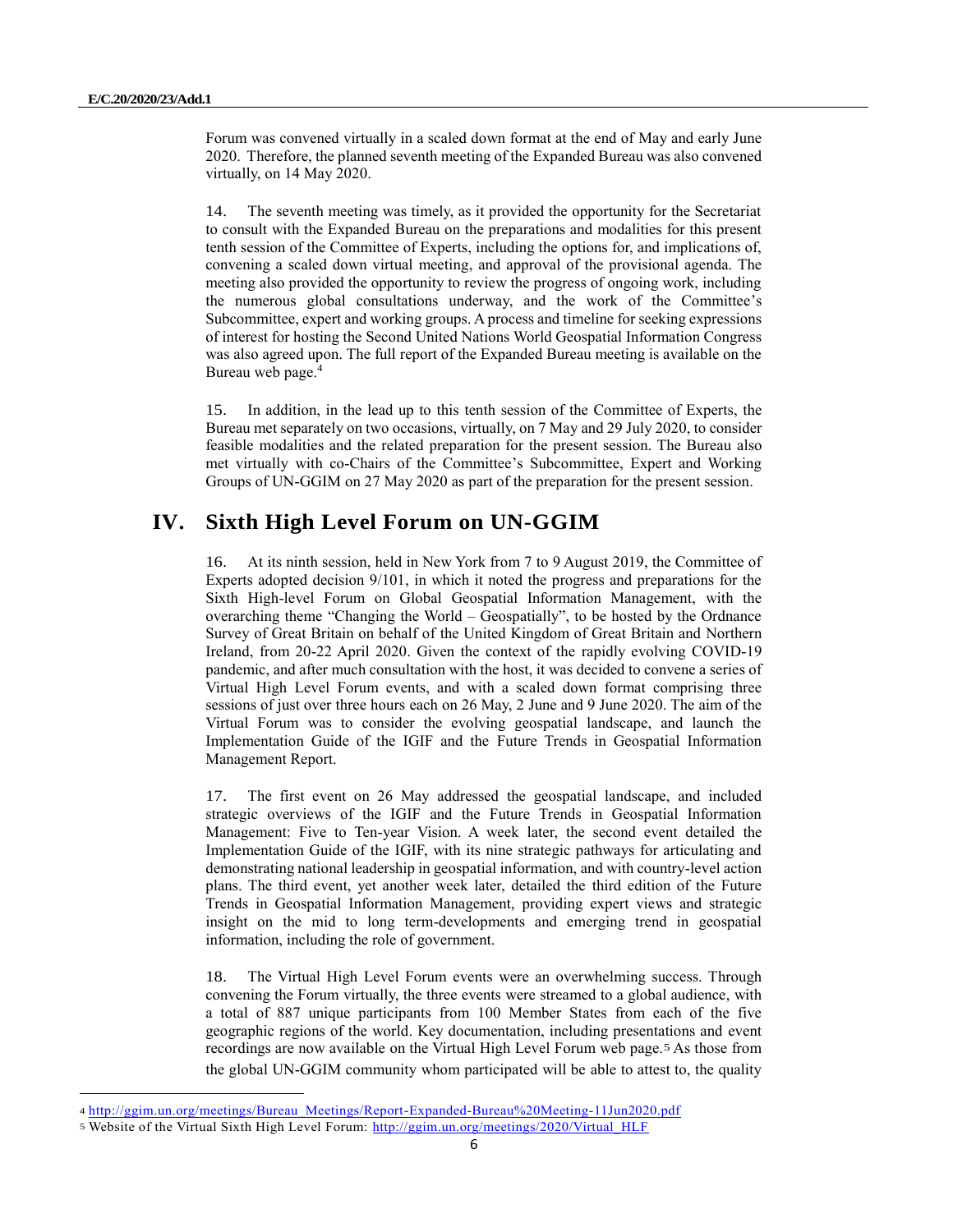and professionalism attached to the High Level Forum by the Ordnance Survey of Great Britain was faultless and to be congratulated.

## **V. Future Trends in Geospatial Information Management**

19. The first two editions of 'Future Trends in geospatial information management: the five to ten year vision' were produced by the Committee of Experts with the support of the United Kingdom, through the Ordnance Survey of Great Britain. The first edition was released in July 2013<sup>6</sup>. Noting the benefits gained and the changing dynamic of geospatial information, the second edition was released in December 2015<sup>7</sup> . The first two editions have proven to be important reference documents for the global geospatial information community. The reports provide a consensus view for the professional geospatial community to keep abreast of new trends in geospatial information; particularly with the impact of the many emerging geospatial technologies.

20. At its eighth session in August 2018, the Committee of Experts requested that a third review should be undertaken to understand the future trends that will impact the industry over the coming five to ten years. The United Kingdom, again through the Ordnance Survey of Great Britain, and with the support of the Regional Committee of UN-GGIM for Europe (UN-GGIM: Europe), kindly agreed to lead and coordinate the next revision of the Future Trends report in close collaboration with the Secretariat. The review process was initiated in March 2019 seeking inputs from the global geospatial information community via a global consultative process.

21. At its its ninth session, held in New York from 7 to 9 August 2019, the Committee of Experts adopted decision 9/101, in which it welcomed the progress being made on the new edition of the report on future trends in geospatial information management by the Ordnance Survey of Great Britain, and encouraged Member States and relevant stakeholders to contribute to the global consultation currently under way. The third edition intended to highlight changes to the trends identified in the previous two reports, showing how geospatial information and technology underpin national governments, and documenting the increasing role that geospatial information will play as part of the 2030 Agenda for Sustainable Development.

22. Over the intersessional period, the Ordnance Survey, UN-GGIM: Europe, and other international partners, initiated an ongoing inclusive global engagement and consultative process to develop the Future Trends report constructively with a broad range of stakeholders. During this process, it has been vital to ensure that the report contains all the necessary components and tools to assist countries in their efforts to successfully develop, augment and maintain a nationally integrated geospatial information management program and associated arrangements. Therefore, the report is strongly aligned to the IGIF and its nine strategic pathways, helping to ensure that the IGIF integrates and takes advantage of the latest innovations and trends identified in the Future Trends report.

23. In early May 2020, the draft Future Trends report was subjected to a final broad global consultation involving Member States and relevant stakeholders. The consultation concluded on 26 June 2020. With responses provided by 25 Member States, one Observer State, 14 organizations, and relevant expert stakeholders from all over the world, the comments were overwhelmingly positive supporting the content of the report. In particular, the assessment of drivers and trends in geospatial information management is seen as a useful tool enabling Member States to choose the trends that are likely to have the greatest impact on their future development. Recognizing that disruption and change

<sup>6</sup> Future Trends First Edition:<http://ggim.un.org/documents/Future-trends.pdf>

<sup>7</sup> Future Trends Second Edition: [http://ggim.un.org/documents/UN-GGIM-Future-trends\\_Second%20edition.pdf](http://ggim.un.org/documents/UN-GGIM-Future-trends_Second%20edition.pdf)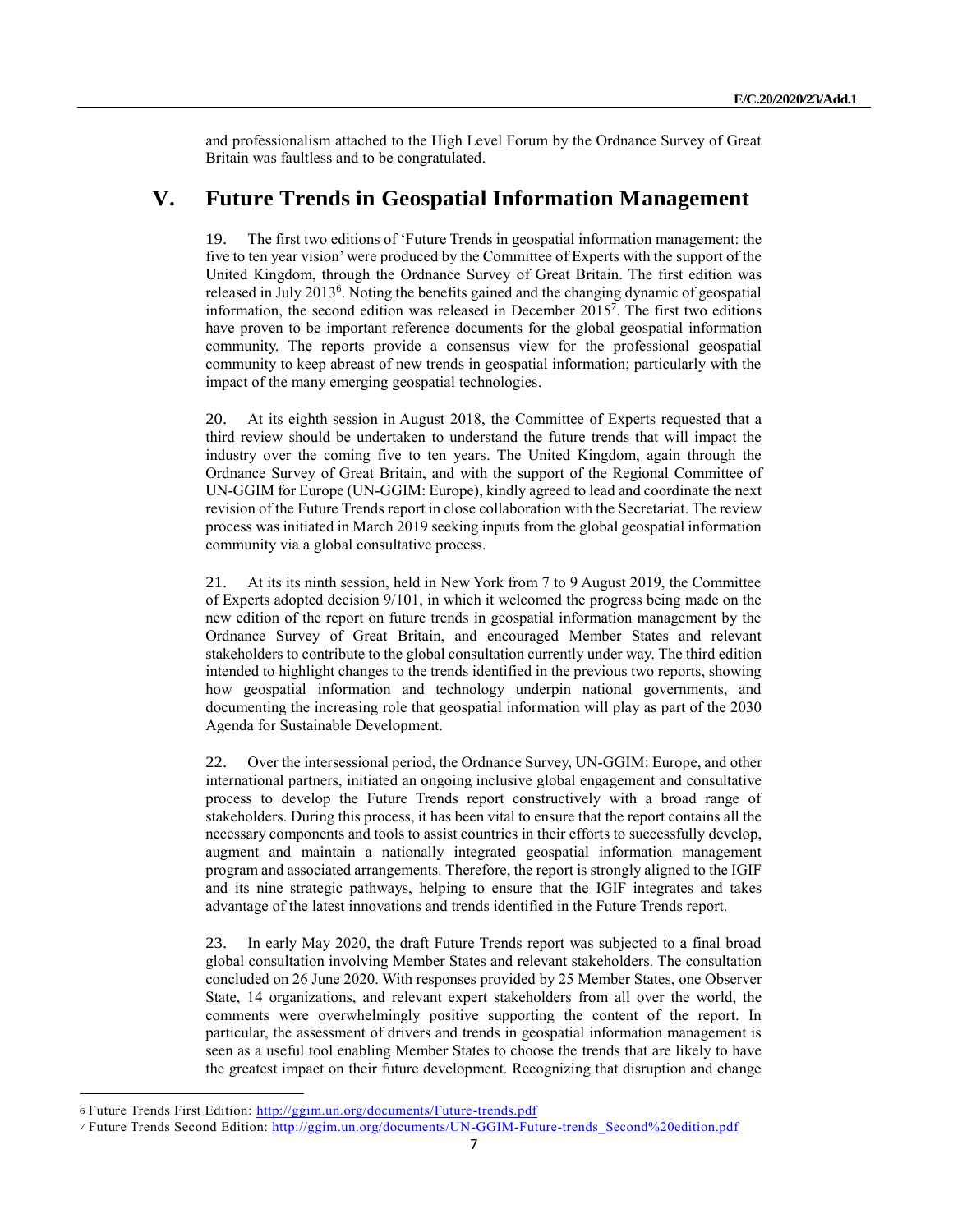in the geospatial community are likely to occur as a result of the linking of multiple trends, the report explores a diverse set of emerging and developing trends. Among others, these include data privacy and ethics; Digital Twins; Artificial Intelligence and data analytics; and, capacity building.

24. The Ordnance Survey of Great Britain, UN-GGIM: Europe and the Secretariat are pleased to submit the third edition of the Future Trends report, which is provided as a background document to this present report, for consideration and adoption by the Committee of Experts.

# **VI. Second United Nations World Geospatial Information Congress**

25. The first United Nations World Geospatial Information Congress (UNWGIC) was successfully held in November 2018 in Deqing, China, in collaboration with the Government of China, through the Ministry of Natural Resources and the Zhejiang Provincial Government. At the conclusion of the UNWGIC, participants issued the Moganshan Declaration<sup>8</sup>. The Declaration recognized the immense value that the UNWGIC brings to common understanding, building geospatial capacity and innovation within governments and institutions, and in galvanizing the global geospatial community to further the utilization of trusted geospatial information and location enabled decisionmaking in realization of the 2030 Agenda. In this regard, the Moganshan Declaration called for a second UNWGIC to be convened in four years' time to consider and stimulate global geospatial development progress.

26. At its sixth meeting, held on 1 April 2019 in Amsterdam, the Netherlands, the UN-GGIM Expanded Bureau were provided with an overview of the (then) recently completed UNWGIC. At that time, the Expanded Bureau discussed the possible modalities for the High Level Forum's on UN-GGIM (HLF) and the UNWGIC going forward, and agreed to hold the UNWGIC and the HLF on a 4-year rhythm and alternating every 2 years. This meant that there was an opportunity for a country to host the UNWGIC again in 2022 and the HLF in 2024. Future iterations of the UNWGIC would then be 2026 and 2030, while with the HLF, these would be 2028 and so on. At that time the modalities for the selection process for countries to host the UNWGIC were not considered. It was intended that the scenario for the calling of expressions of interest, and the subsequent selection process, for the second UNWGIC were to be considered by the Expanded Bureau at its seventh meeting in the United Kingdom in April 2020 on the margins of the Sixth High Level Forum.

27. At its seventh meeting, subsequently held virtually on 14 May 2020 (Section III of this present report), the Expanded Bureau agreed on a process and timeline for seeking expressions of interest for hosting the second UNWGIC. The Secretariat initiated the call to Member States through the national ministry or agency responsible for geospatial information management, for expressions of interest via letter and associated information note on 7 July 2020. Expressions of interest were then followed up with a request for a detailed proposal, together with a set of guidelines. Detailed proposals are expected to be provided in early October 2020 for further consideration by the Bureau of the Committee of Experts.

28. The programme of the second UNWGIC will be developed under the leadership of the Bureau, assisted by the United Nations Statistics Division, as the Secretariat of the Committee of Experts, and the advice of an advisory or programme committee, following

<sup>8</sup> [http://ggim.un.org/unwgic/documents/Moganshan\\_Declaration\\_Draft\\_Final.pdf](http://ggim.un.org/unwgic/documents/Moganshan_Declaration_Draft_Final.pdf)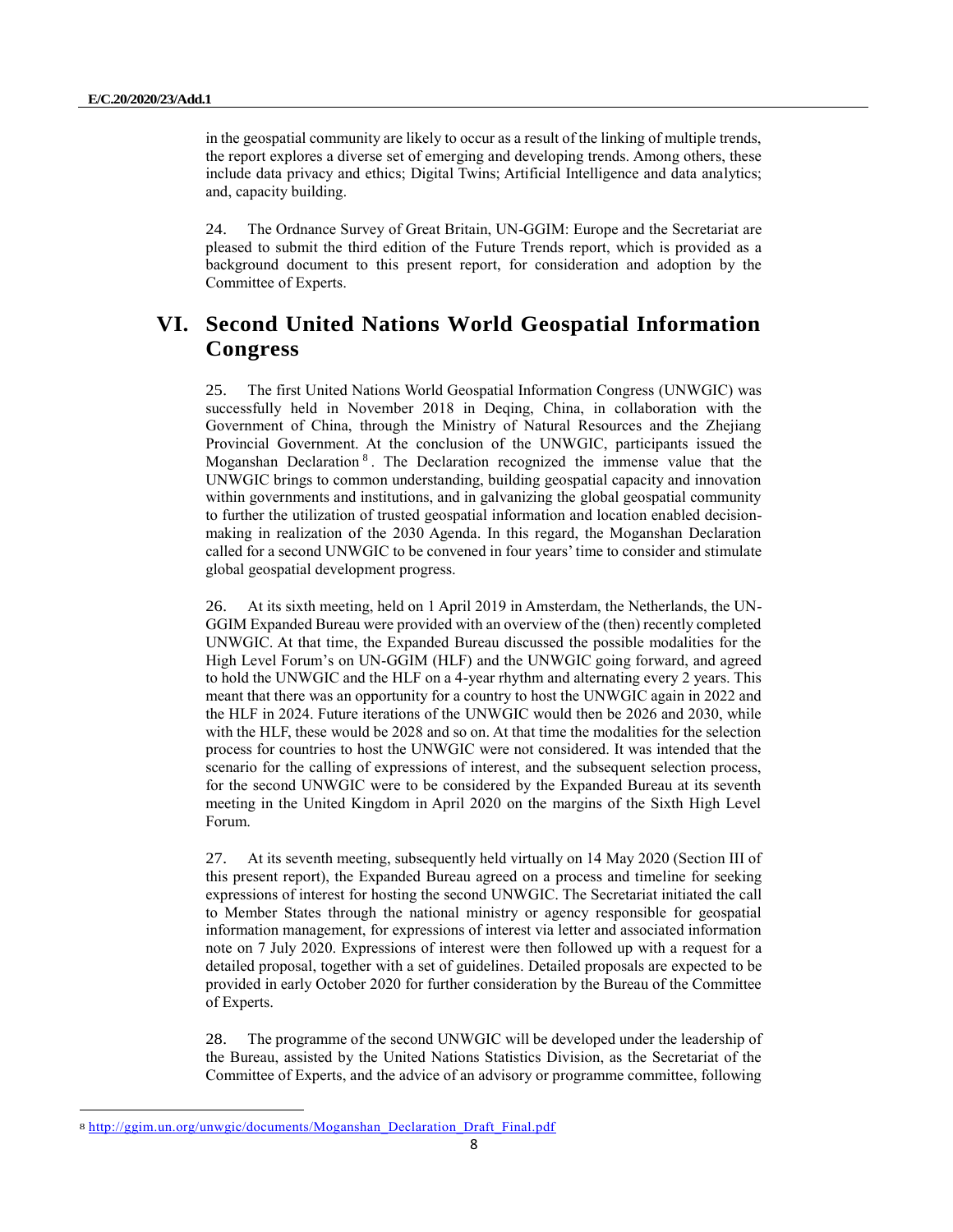the example set by the first UNWGIC. The second UNWGIC is expected, over the course of three days, to allow about 2,000 participants to gather in a participatory and inclusive environment to enhance the communication, understanding, knowledge and application of geospatial information management for the betterment of global development and to leave no one behind.

### **VII. Strengthening the interlinkages among the global geospatial information community**

#### **Global Geospatial Knowledge and Innovation Centre, Deqing, China**

29. At its ninth session, held in New York from 7 to 9 August 2019, the Committee of Experts adopted decision 9/101, in which it welcomed the efforts of the United Nations and the Government of China in developing a proposal to jointly advance the establishment, led by the United Nations, of a global geospatial knowledge and innovation centre in Deqing, China, providing opportunities to build global geospatial capacity and capability and to improve and strengthen expertise on how to prepare for national geospatial information management arrangements in countries, especially developing countries.

30. Following the relevant intergovernmental mandates and guidance, the United Nations Statistics Division has started consultation with the Government of China on the draft Host Country Agreement and a draft Memorandum of Understanding on the operationalization of the centre, including the full financial support by the host government. The proposal for the centre is now with the State Council of China for its final endorsement.

#### **Advancing the Role of Geospatial Knowledge Infrastructure**

31. In October 2019, the United Nations Statistics Division and Geospatial Media and Communications agreed to collaborate to 'Advance the Role of Geospatial Knowledge Infrastructure in Global Society and Economy' as a means to demonstrate the true value of global geospatial knowledge, the data ecosystem, public-private partnerships, and their contribution as a key enabling contributor to the global development Agendas. The collaboration will focus on a number of common objectives at national, regional and global levels which will include, but not be limited to:

- Working together to create joint programs and projects to develop geospatial knowledge infrastructure, networks and human resource capacities;
- b) Assessment of the prospective role of geospatial knowledge infrastructure in global society and economy;
- c) Collaboratively developing broader methods, guidelines, architectures and policy frameworks for the adoption, utilisation and benefits of geospatial knowledge infrastructure;
- d) Develop documents, training modules and other resources to assist National Geospatial Information Agencies in their transformation and modernization aspirations in alignment with the national to global vision of the Integrated Geospatial Information Framework;
- e) Facilitate a collaborative knowledge exchange and engagement atmosphere between the commercial geospatial industry, national geospatial agencies, and the broader user industries and civil society, towards developing public-private partnership models for co-creating geospatial knowledge infrastructure and strengthening of industry and institutional capacities; and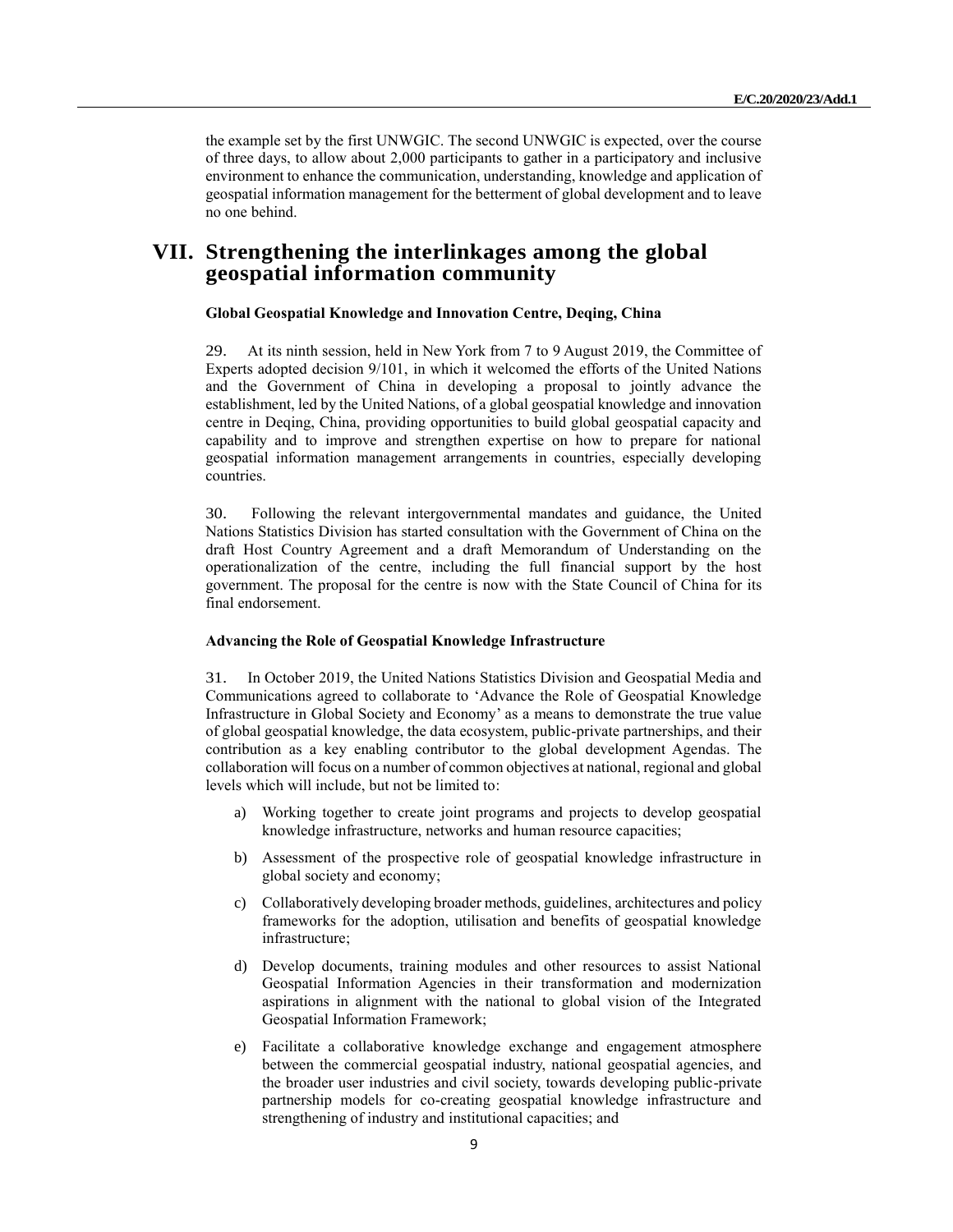f) Advocate, communicate and promote the value and utility of geospatial information and enabling technologies for sustainable development.

32. The project campaign was launched in January 2020, with a number of strategic geospatial project partners from industry and Member States providing support. It was originally intended that a series of regional capacity-building workshops, for up to 20 developing countries, would be convened through 2020 (with the first being at Geospatial World Forum in April 20209). However, the COVID-19 pandemic has paused these until at least 2021. In the interim, the project has developed a discussion document 'Advancing Role of Geospatial Knowledge Infrastructure in World Economy, Society and Environment' <sup>10</sup>, which was launched via a public Webinar on 8 July 2020.

### **Geospatially enabled Building Information Modelling (BIM)**

33. In March 2020, the United Nations Statistics Division, as the Secretariat of UN-GGIM, agreed to collaborate with the World Federation of Engineering Organizations (WFEO) and the World Geospatial Industry Council (WGIC) to addresses challenges in the adoption of integrated geospatial information and building information modelling (BIM) solutions for the SDGs. The WFEO is the international organization for the engineering profession, founded in 1968 under the auspices of the United Nations Educational, Scientific and Cultural Organization (UNESCO).

34. The initial joint collaboration was to develop a white paper titled 'The value of Integrated Geospatial and Building Information Modelling (BIM) solutions to advance the United Nations Sustainable Development Goals (Agenda 2030) with specific focus on resilient infrastructure'.11 The white paper was officially launched on 9 July 2020 at a dedicated side event during the United Nations High Level Political Forum. The side event, titled 'How the lever of science and technology can be used in peri-urban and urban environments to advance sustainable development: the case of implementing Geospatial Engineering', was organized by WFEO with the support of the Permanent Mission of the People's Republic of China to the United Nations.

35. The white paper provides the reader with an assessment of global infrastructure investments. Along these lines, it gives an overview and assessment of the geospatial and BIM technology ecosystem with specific focus on resilient infrastructure. It also addresses challenges in the adoption of integrated geospatial and BIM solutions. Significantly, the paper contributes directly towards ensuring progress towards safe, smart, inclusive and resilient infrastructure and cities, and supports the IGIF being developed by the Committee of Experts. The IGIF assists all countries in building the bridge towards developing capacity for using geospatial technology, enhancing government decision making processes, and undertaking practices to achieve a digital transformation.

# **VIII.The geospatial response to COVID-19**

36. In the intersessional period, the COVID-19 pandemic has emerged as an unprecedented crisis that has gradually affected all people in all countries with global impacts and consequences. Ironically, the spread and impact of COVID-19 is literally a geospatial problem – including how it is spread from a source. Through the transformational use of geospatial information, Member States have underscored the importance of reliable and reusable data at differing levels of geographic disaggregation

<sup>9</sup> <https://geospatialworldforum.org/advancing-role-of-geospatial-knowledge-in-world-economy.asp>

<sup>10</sup> <https://geospatialmedia.net/pdf/GKI-Discussion-Document-Ver1.0.pdf>

<sup>11</sup> [http://www.wfeo.org/wp-content/uploads/members/Webinars/Webinar\\_HLPF/WGIC-WFEO-UNSD-White-Paper/20200709-WGIC-](http://www.wfeo.org/wp-content/uploads/members/Webinars/Webinar_HLPF/WGIC-WFEO-UNSD-White-Paper/20200709-WGIC-WFEO-UNSD-White-Paper-Resilient-Infrastructure.pdf)[WFEO-UNSD-White-Paper-Resilient-Infrastructure.pdf](http://www.wfeo.org/wp-content/uploads/members/Webinars/Webinar_HLPF/WGIC-WFEO-UNSD-White-Paper/20200709-WGIC-WFEO-UNSD-White-Paper-Resilient-Infrastructure.pdf)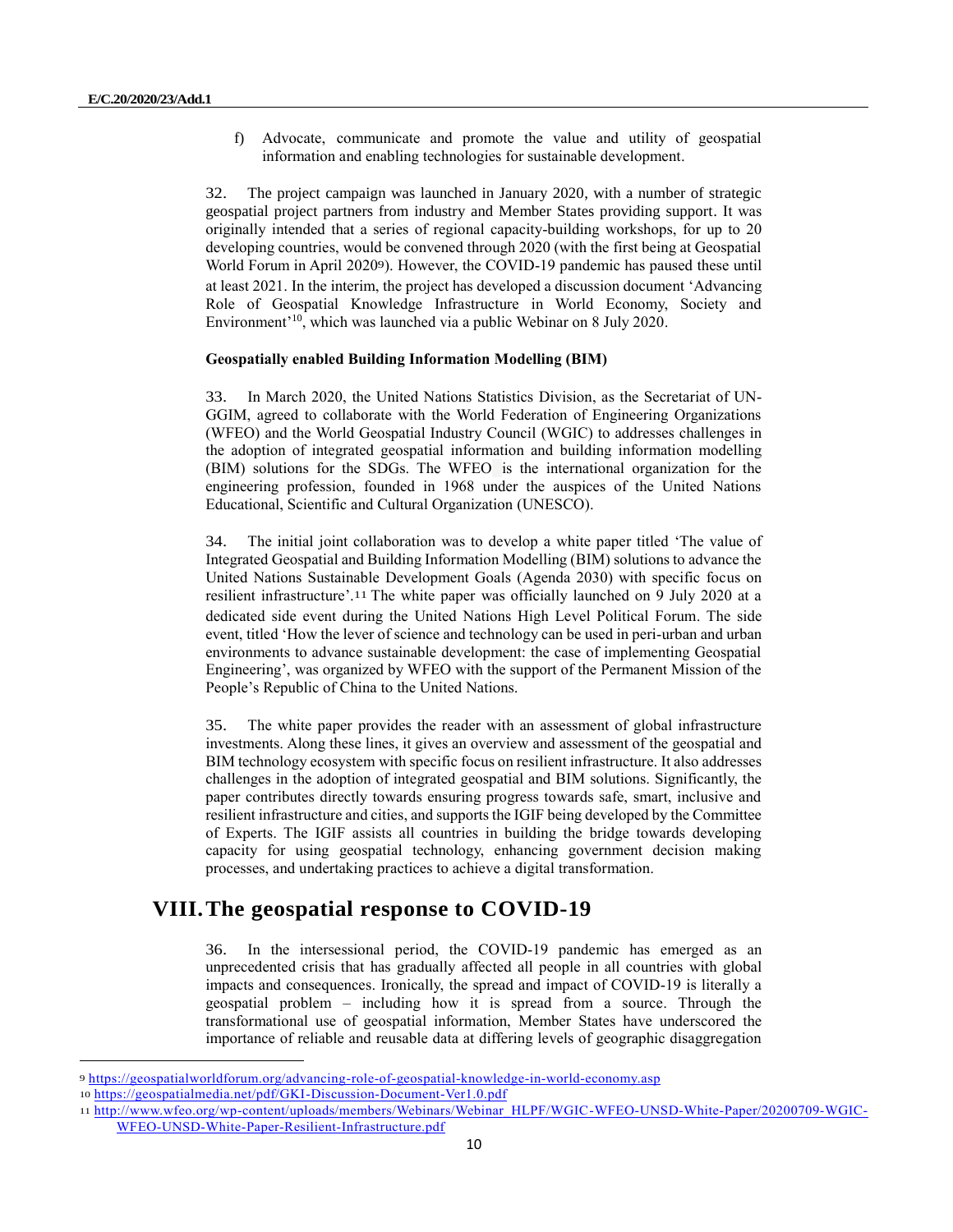as key to balancing the various challenges and needs of public safety and communication during the pandemic. Acknowledging the role of geospatial information, as the 'location' foundation for providing countries with the capacity and capability to respond to the pandemic, this tenth session of the Committee of Experts contains a number of reports and contributions that elaborate on these geospatial responses and efforts made by Member States, the Regional Committees of UN-GGIM, the Regional Commissions, Thematic Groups, and a number of working groups, including the Working Group on Geospatial Information and Services for Disasters. These efforts are detailed under other agenda items of this present session, and will not be repeated here.

37. The United Nations has also contributed to these efforts. To support Member States in responding to the impact of COVID-19, in early April the Secretariat convened an informal coordination group, comprising the Secretariat, Esri, and a number of the Regional Commissions (ECA, ECLAC, and later ESCAP). A concept note was developed to raise awareness, share knowledge and exchange practices and experiences to support Member States in their efforts to effectively respond to the COVID-19 pandemic through their geospatial capacities, products and services. This resulted in a series of UN-GGIM COVID-19 virtual seminars being convened to help initiate a global discussion to explore the influence and impact, and strengthen the response of the geospatial data ecosystem in responding to the global COVID-19 pandemic. A tangible example of this was Esri providing many developing countries with the technology to deploy interactive COVID-19 visualization and information dashboards to support the measurement and monitoring of the pandemic within countries.

38. At each of the virtual seminars, and highlighted by a number of case studies, there was substantial and extensive discussion around the development of national experiences, which proceeded beyond the programmed agenda; to the role of the Committee of Experts. When viewed through a geospatial lens, the COVID-19 pandemic has reinforced that, as with the SDGs, the most vulnerable countries continue to face the greatest challenges in producing, collecting, analyzing and using high-quality, timely and reliable data, including geospatial data, Earth observations, statistics, and other location-based data. In many countries, while much of the urgently needed data *might* exist in some form somewhere, it is often not discoverable, structured, interoperable or standardized. It cannot be readily accessed, shared and, more importantly, integrated with other data for decision-making.

39. Considering the above, the COVID-19 seminars have highlighted that there are many common and persistent issues arising when in a 'response' mode for many national governments: governance, leadership, institutional arrangements, fundamental data, coordination, data sharing and dissemination, resource mobilization, leveraging enabling technologies, standards and interoperability, data privacy, building capacity and capability, funding, partnerships and the role of the private sector, communicating the right messages, etc. While it may be seen that there are gaps and weaknesses that exist, there are new ways and opportunities for the global geospatial community to strengthen its geospatial capabilities and achieve a more comprehensive, sustainable and integrated approach through the implementation of the strategic frameworks and methodologies that have been developed by the Committee of Experts All of the issues mentioned are captured within the nine strategic pathways of the IGIF and its Implementation Guide. They also capture the five priorities of the Strategic Framework on Geospatial Information and Services for Disasters and the five principles of the Global Statistical Geospatial Framework. Each of these Frameworks are mutually inclusive and compatible, with the IGIF as the anchor.

#### **Ready to Respond**

40. COVID-19 is a virus that is inherently anchored to 'location' – with spatio-temporal aspects. The virus spreads from a location, its transmission tied to proximity between and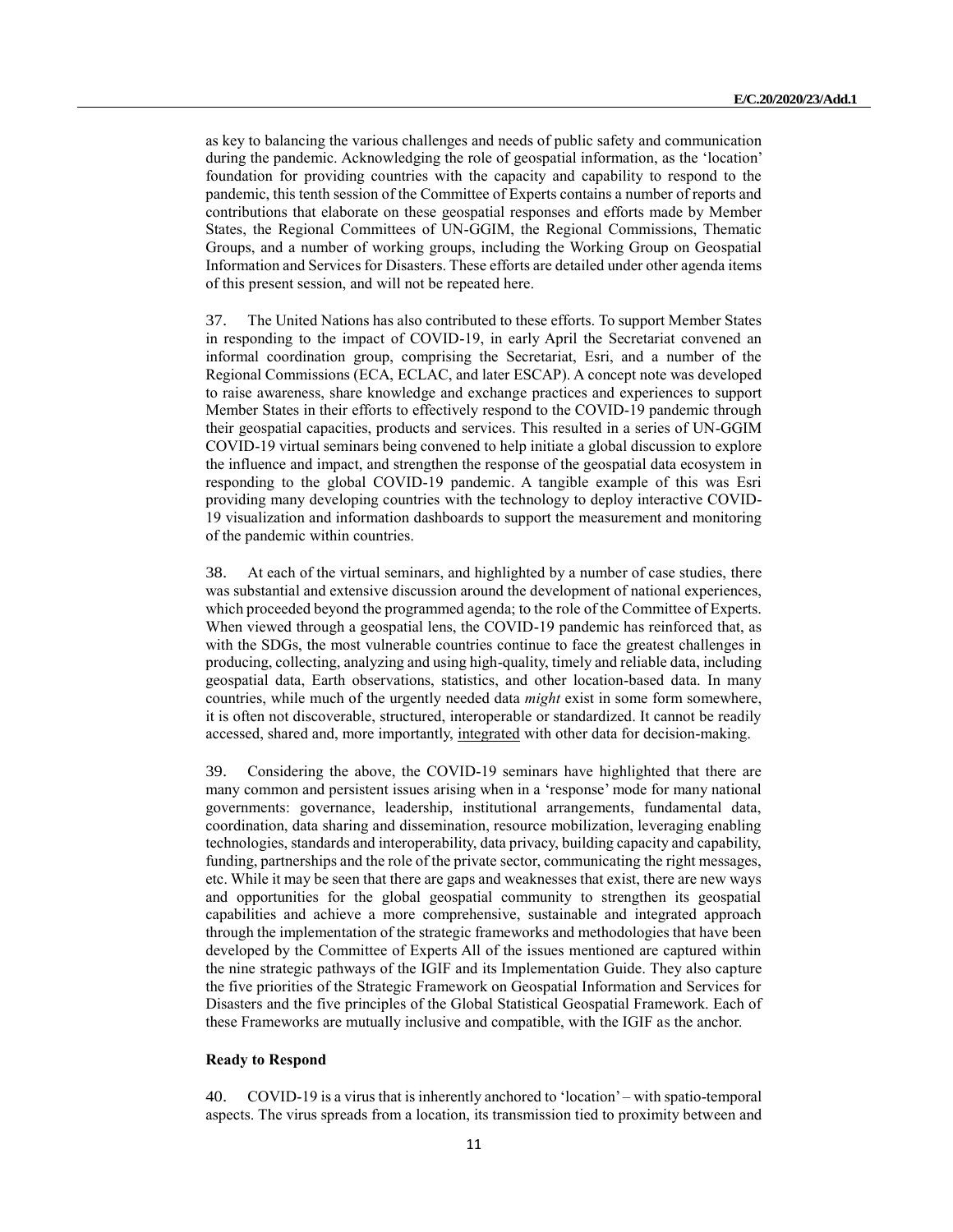among people at a place, and spread over space and time. Therefore, the responses to the virus are also about location; for the majority, staying in one place and sheltering in place. The impacts – healthcare and services, hospitals and medical supply chains, and the accompanying economic effects, are categorized using place or location. From the early days of the pandemic, researchers have been making use of highly visual geospatial data and applications to record and report the virus' spread – from local to global levels. These geospatial visualizations clearly communicate the situation, and guide decision-making, all through location-based data and situational awareness dashboards. The COVID-19 pandemic highlighted the need for the geospatial community to be ready to respond to any emerging public health crisis with its geospatial data, technologies, processes, innovation and creativity.

41. The IGIF focuses on geospatial information that is integrated with any other meaningful data to solve societal and environmental problems, acts as a catalyst for economic growth and opportunity, and to provide understanding and benefit from a country's development priorities and the SDGs. The COVID-19 pandemic reinforces the role and contribution of geospatial data, technologies and tools in public health and safety. It also reinforces the importance of data sharing and data integration, and the need for integrated geospatial information as a key component, and an enabler, of an evolving national data ecosystem that is ready to respond to any emerging public health crisis. The pandemic requires nationally integrated geospatial information management to be agile and adaptive, with arrangements, capacities and capabilities that are ready to respond adequately and in a timely manner.

42. The Subcommittee, Expert and Working Groups of the Committee of Experts have considered the role and contribution of geospatial information to respond to, and to manage the impacts of an epidemic or a pandemic. The Subcommittee on Geodesy observed that the global geodetic reference frame is the foundation for accurate and reliable geospatial data collection and integration for decision making. The Expert Group on the Integration of Statistical and Geospatial Information stressed the importance of using fundamental geospatial infrastructure, geocoding and common geographies. The Expert Group on Land Administration and Management called for efforts to accelerate the process of determining, recording, disseminating, and updating information about the relationships between people, land and place. Governments are encouraged to maximize the value of the geospatial information already collected, or currently collects, in its normal course of activities. A cost-effective means to increase the value of geospatial information is to strengthen the policy and legal framework for geospatial information management, in particular, data sharing and data integration<sup>12</sup>. Further, the geospatial community is urged to contribute to the availability and accessibility of comprehensive location-based information, including marine geospatial information, for the benefits of governments, stakeholders and users. Readily available and accessible geospatial information supports data sharing and data integration needed for public health and safety measures and responses13.

43. These discussions are elaborated further within a discussion white paper, COVID-19: Ready to Respond, prepared by the Secretariat and provided as a background paper to this present report. Noting the desire for countries to share their national experiences and to learn from others, the informal coordination group (described in paragraph 37) developed a template for countries to provide their national experiences of their COVID-19 response. The consolidated experiences will be provided on the UN-GGIM website when available, and will support the discussion white paper.

<sup>12</sup> Opined by the Working Group on Legal and Policy Frameworks for Geospatial Information Management.

<sup>13</sup> Working Group on Marine Geospatial Information and the Strategic Framework on Geospatial Information and Services for Disasters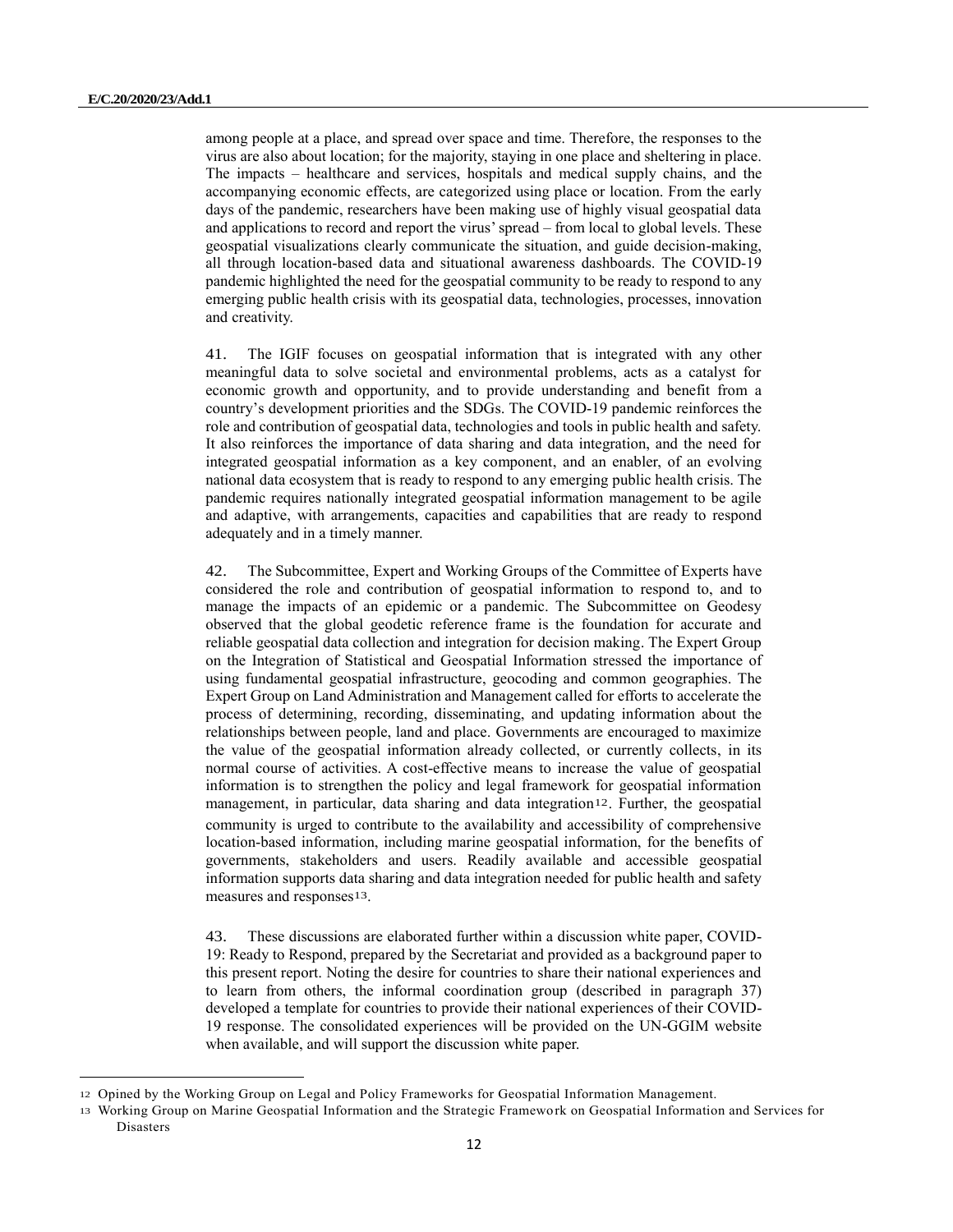# **IX. Considerations going forward**

44. This year, 2020, the Committee of Experts is convening its milestone tenth session. It is also the 75th anniversary of the United Nations and the 'decade of action' to accelerate progress towards achieving the SDGs. Since its first session in 2011, the Committee has achieved many substantial and effective outcomes. This previous report, presented to the Committee of Experts at its ninth session in August 201914, provided a discussion on how the Committee has provided the guidance, methods, frameworks, intellectual capacity and the required recipes for developing countries to strengthen their national geospatial arrangements and to bridge the geospatial digital divide. The report also noted that too few countries have so far had the vision and leadership to fund the substantive work of the Committee; to connect and integrate the global geospatial information community, and to continue to improve and strengthen national geospatial information management, systems and capacities in developing countries, especially to meet the needs of national development priorities and national implementations of the SDGs. This is not sustainable if we are to truly make a difference.

45. The emergence of the COVID-19 pandemic has highlighted how the interconnected nature of a global pandemic can be simultaneously experienced by countries at global, regional, national and local levels. It has also underscored the importance for Member States to mobilize resources to strengthen their national geospatial information management, systems and capacities. Yet, at this moment of global crisis, the geospatial digital divide is widening. Countries which are able to invest in their national geospatial information arrangements are demonstrability providing decision-makers with better integrated geospatial information which supports their evidence-based policy and decision-making needs. Those that are not able to do so fall further behind and impede their capacity to meet the challenges faced by both the COVID-19 pandemic and the overarching needs of the 2030 Agenda. As the world moves towards a 'new normal'there will be additional demands for Member States to be able to mobilize resources to strengthen their national geospatial information arrangements and for the multilateral systems to leverage extra-budgetary resources even more.

46. Irrespective of this new global emergency, which exacerbates all forms of development, the 2030 Agenda continues to be a key consideration for the Committee of Experts. The 2030 Agenda's recognition for new data acquisition and integration approaches to improve the availability, quality, timeliness and disaggregation of data is a crucial need for countries. As described in this present report, the Expanded Bureau and the Secretariat, and within existing resources, are continuously looking at means to facilitate the strengthening and capacity-building of global geospatial information management in support of the implementation of the 2030 Agenda and to support the global response to COVID-19 and the evolving needs of Member States.

47. At its ninth session in August 2019, the Committee of Experts adopted decision 9/101, in which it noted the request of ECOSOC, in its resolution 2016/27, that the Committee report back to the Council within the next two years, and also noted the importance of the updated strategic framework 2018 – 2022 as a reporting instrument. There is an expectation that the Committee will report back to ECOSOC in 2021 so that the Council may examine the strengthening of the institutional arrangements of the Committee. Given the current economic climate, it is intended that this next report will be short and focused, no more than 6-8 pages.

<sup>14</sup> E/C.20/2020/4/Add.1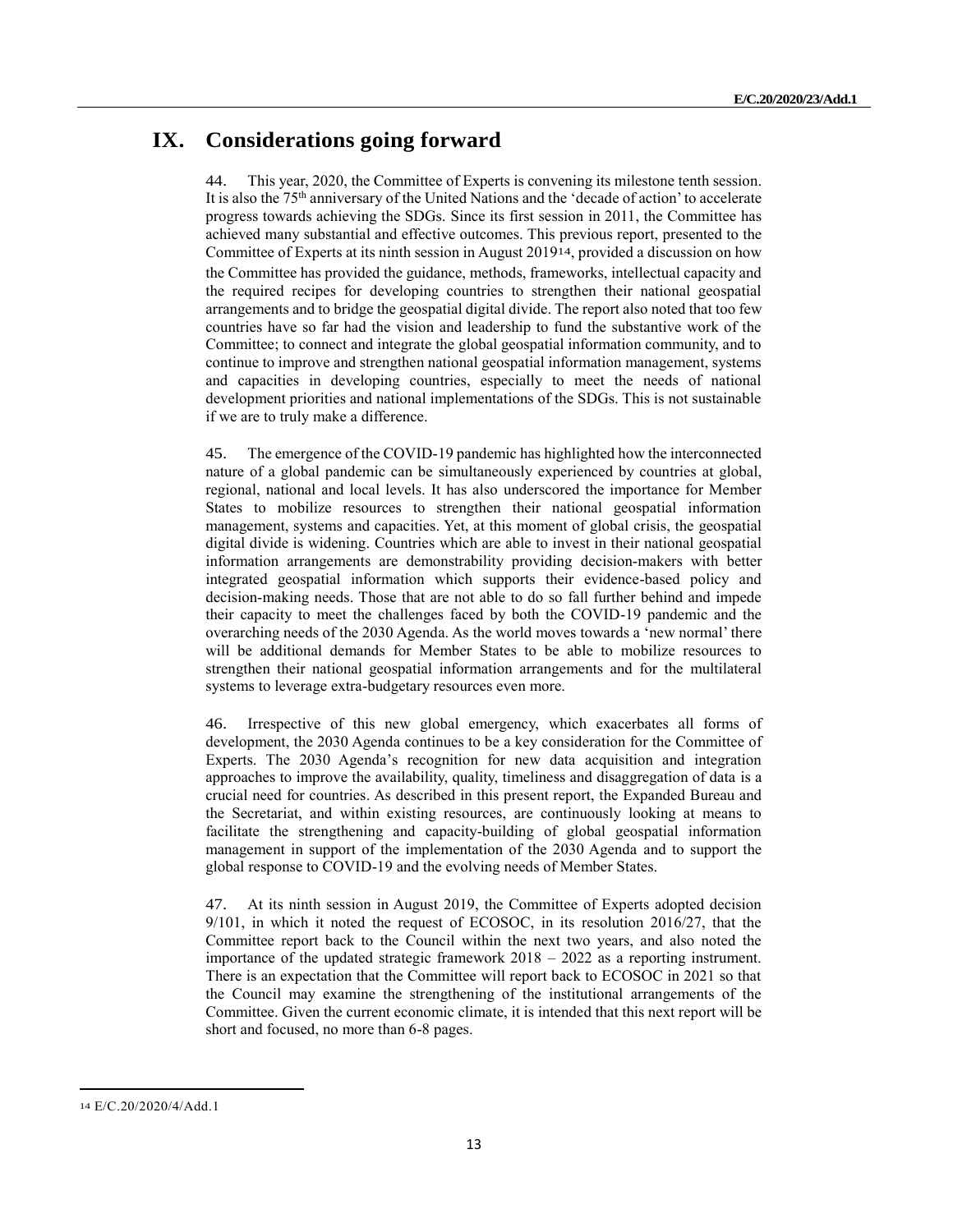48. This previous report, presented to the Committee of Experts at its seventh session in August 201715, recognized that the Committee had an opportunity over the coming 2-3 years to ensure its activities and efforts contribute more to the unique local to global value in developing frameworks, guides, norms, standards and methodological development along with normative strengthening, capacity building and the implementation of global geospatial information management for Member States. Looking back from this present session, and considering the adoption, implementation and operationalization of the IGIF and other substantive frameworks of the Committee, this opportunity has been partly realized. There has been significant progress towards strengthening geospatial information management in Member States, with the work of the Committee of Experts being a key enabler to assist in implementation – but more needs to be done.

49. The IGIF has been, and is in the process of, implemented within several Member States. Many of the technical reports before the Committee of Experts at this tenth session reference the IGIF as a fundamental and enabling methodological Framework which provides the basis for the Committee's work. Implementing the IGIF has already provided Member States with the basis and guide for developing, integrating and strengthening their national geospatial information management arrangements according to their national circumstances. However, implementation often requires extra-budgetary resources to be made available. Whilst some funds have continued to be used thus far, as described in Section II of this present report, further support for the operationalization of the IGIF, and related long-term capacity and capability development, is required.

50. In summary, the very nature of 'geospatial information' has evolved and changed through the ongoing and significant contributions of the Committee of Experts over the past decade. Commensurately, technologies that harness the 'power of location' have moved from innovation to a crucial component of the global data ecosystem. Geospatial information provides the integrative technological 'glue' that enables other data, including Earth observations, statistical, Big Data, and other new data sources, to be integrated, irrespective of type and source. Even in the past year, the very challenges faced by Member States have accelerated the transformation of these technologies, from their inception to ubiquitous use. Perhaps this is best exemplified through the broad proliferation of national, regional and global visualization dashboards that present data to inform decision-making, support public safety and sentiment, and support the optimization of resources. The report on Future Trends rightly recognizes the crucial role that geospatial information and its technologies will bring to leveraging the potential of the 'Fourth Industrial Revolution'. However, more needs to be done to ensure that we can bridge the geospatial digital divide and leave no-one behind. Now is time for us to redouble our efforts, mobilize resources, build capacity, and share our expertise to collectively strengthen global geospatial information management.

# **X. Points for discussion**

**51. The Committee of Experts is invited to:** 

**(a) Take note of the present report and express its views on the efforts of the Expanded Bureau and Secretariat to take practical and strategic actions to strengthen geospatial information management and related interlinkages for Member States;**

**(b) Take note of the efforts to improve and strengthen national geospatial information capacity-building in developing countries, and request Member States for extra-budgetary resources to be made available via several funding options and mechanisms;**

<sup>15</sup> E/C.20/2017/15/Add.1